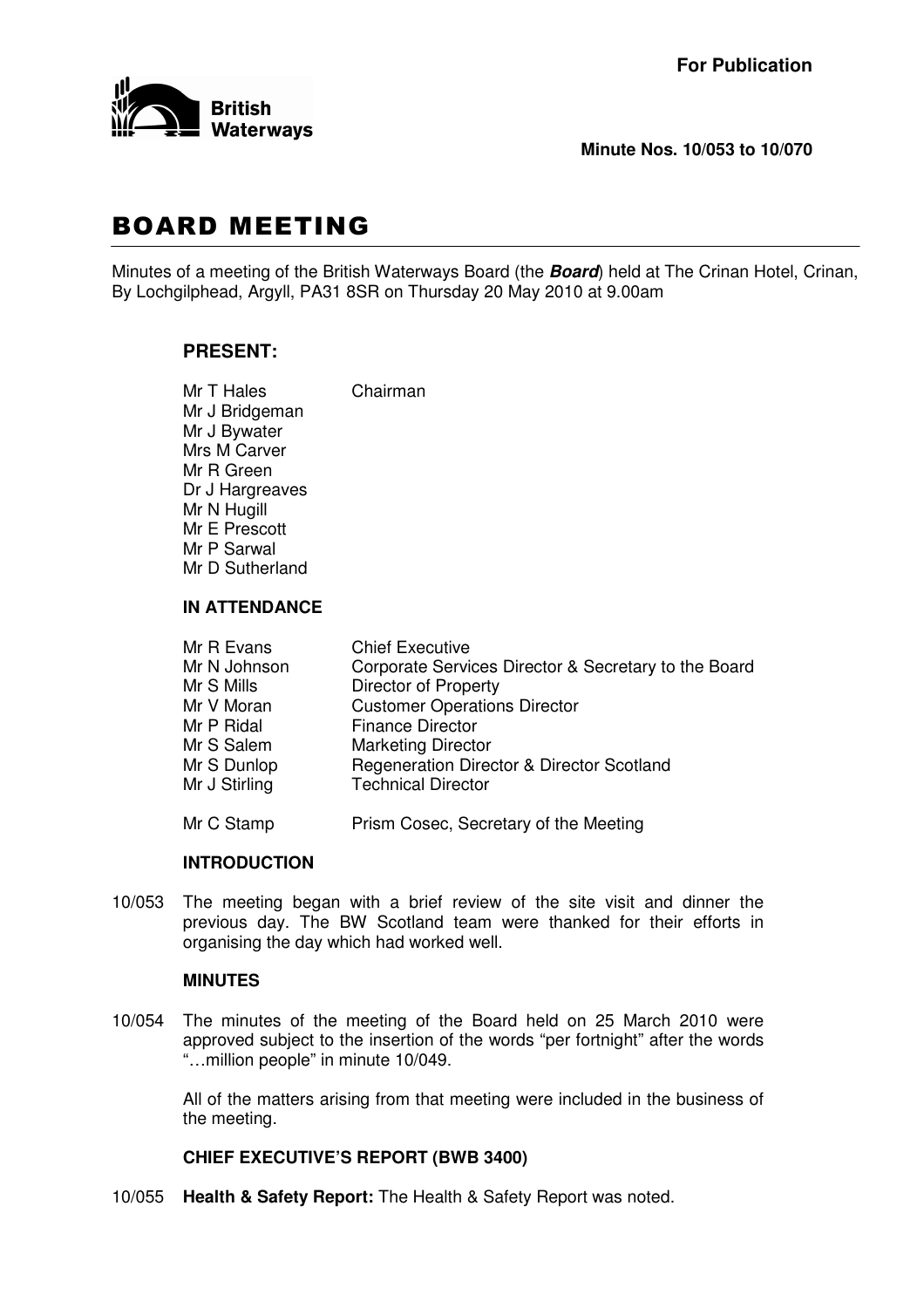10/056 **Move to Third Sector:** Mr Evans reported that the initial indication from the new ministerial team at Defra was that they would support the move to the third sector provided that it was affordable. In this regard, Mr Evans reported that a 3% cut in the grant for the current year was expected as part of the Government's proposed cuts in public spending. More significant additional cuts were likely later in the year following the public spending review.

> Defra officials were seeking a formal policy decision from the ministerial team on the move to the third sector and were not prepared to discuss the scope of the move until that formal decision had been taken. That said, Mr Evans explained that the move to the third sector was becoming a Defra "owned" project as the proposal became adopted as Government policy.

> Mr Stirling presented an outline of the project structure and timeline. There were a number of key workstreams in the project and detailed plans for each workstream were being developed. The target date for the charity to go live was April 2012. Consultation on the governance framework was expected to commence in October 2010 and was expected to last until February 2011.

> Mr Sarwal suggested that the procurement regulation implications arising from the legal structuring should be considered sooner rather than later within the process. Mr Johnson advised that this was in hand and initial advice from Counsel indicated no 'show-stoppers'.

> The role of the Board in the whole process was discussed. Mr Evans explained that the key date for the Board would be its September 2010 meeting when the submission for consultation would be presented. This discussion would include key decisions about the proposed charitable objectives and exact governance model to be consulted on. He noted that there were two key discussions that would need to be concluded prior to consultation; (i) the ownership of the property portfolio and (ii) the level of funding that the charity would require from Government.

> In the context of the level of Government funding for the new body it was recognised that there should be certain 'redlines' that the Board should express the view to Government should not be crossed. A key one in the view of the Chairman was that any arrangements should not require the closure of any canal, such closures in any event saving little money.

> It was agreed that there should be an "in principle" Board discussion about the key issues in July, in order to provide a steer to management prior to a formal proposal being brought to the Board in September. Mr Evans was asked to prepare a "strawman" in relation to the key issues to the July meeting for review.

RE

Mr Salem outlined the communication issues and strategy around the move to the third sector.

10/057 **Staff Survey:** Mr Johnson presented an overview of the recent staff survey undertaken by Harris Interactive. Compared to previous surveys, the 2009 survey seemed to indicate that the restructure had not affected employee attitudes as adversely as previous reorganisation had done. In particular job satisfaction factors were still good. Nevertheless, the survey indicated that the office based employees were more positive than canalside employees. Confidence levels in leadership throughout organisation had been adversely affected by the restructure with a fall in overall scores since the last survey,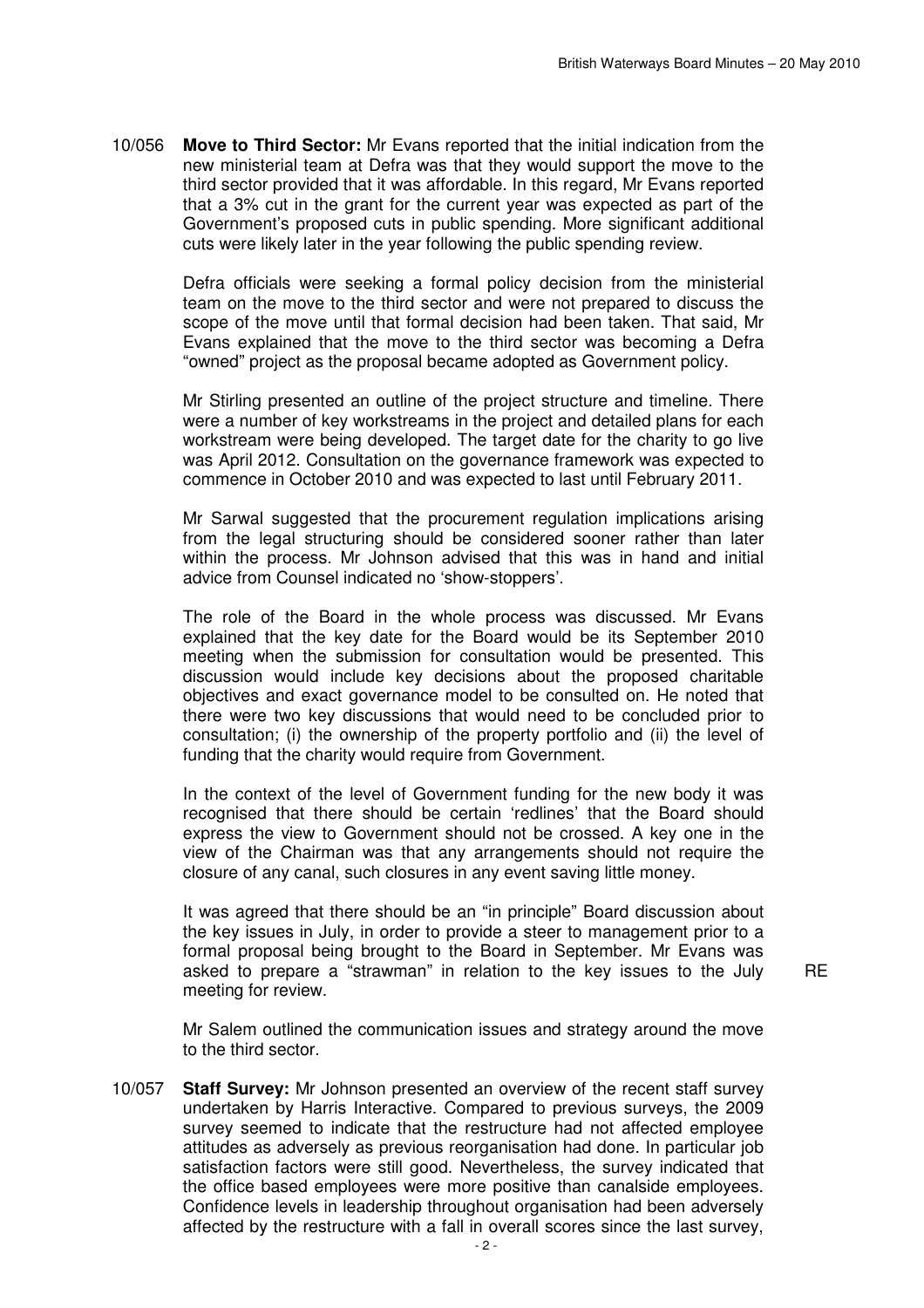though the score for executive directors had improved marginally.

Mr Johnson explained that some further analysis of the findings was necessary and agreed to circulate the action plan arising from the survey with the next Corporate Services Report.

## **FINANCE DIRECTOR'S REPORT (BWB 3401)**

10/058 **Cashflow:** Mr Ridal confirmed that £7 million had been transferred from the Commercial Capital account at year-end as planned. There had been little change in the bank loan position of the joint ventures. [Remainder of minute commercially confidential]

> The Commercial Capital Cash Forecast was presented and reviewed. A proposal to reduce the minimum cash balance from £20 million to £10 million was approved. [Remainder of minute commercially confidential]

- 10/059 **Year-end Audit:** Mr Ridal reported that the year-end audit was going well with a clearance meeting scheduled for the following day. It was anticipated that the Gloucester Quays provision might be the major single issue. The statutory format profit and loss account was presented.
- 10/060 **Group Business Plan:** A working draft of the Group Business Plan 2010-14 including a balance sheet and risk sensitivity analysis was presented. It was recognised that the move to the third sector would have significant implications for the plan. Cuts in the Government grant and pension fund liabilities would have significant short term implications for the plan whilst the revenue benefits of the move to the third sector would take much longer to be realised. Significant reductions in the costs would therefore be necessary including short term compromises on asset condition and other areas of activity. In this context, it was felt that there might be pressure to close parts of the network, however, the Chairman stressed that this was out of the question not least because the residual maintenance issues would result in any cost benefits being no more than marginal.

The provision of a balance sheet in the Business Plan was welcomed. Mr Sarwal noted that it did not show infrastructure liabilities. Mr Evans noted that the new Government was considering its policy on recognising liabilities within balance sheets.

Recognising that the Business Plan was a working document, the Board indicated its support for the general structure of the plan but noted that a revised budget would be needed once the quantum of the Government grant was known.

PR

#### **DIRECTORS REPORTS (BWB 3402)**

10/061 **OLYMPICS STRATEGY:** Mr Dunlop briefed the Board on the development of an Olympics Strategy (which would be presented to the Board in July). SD

The strategy anticipated three distinct phases: Infrastructure Development (which was almost complete); the Games themselves; and the Legacy. A number of ideas for using the Games (particularly the Paralympics) to promote BW were suggested. It was agreed, however, that legacy phase would be a critical stage. The July paper would focus on objectives and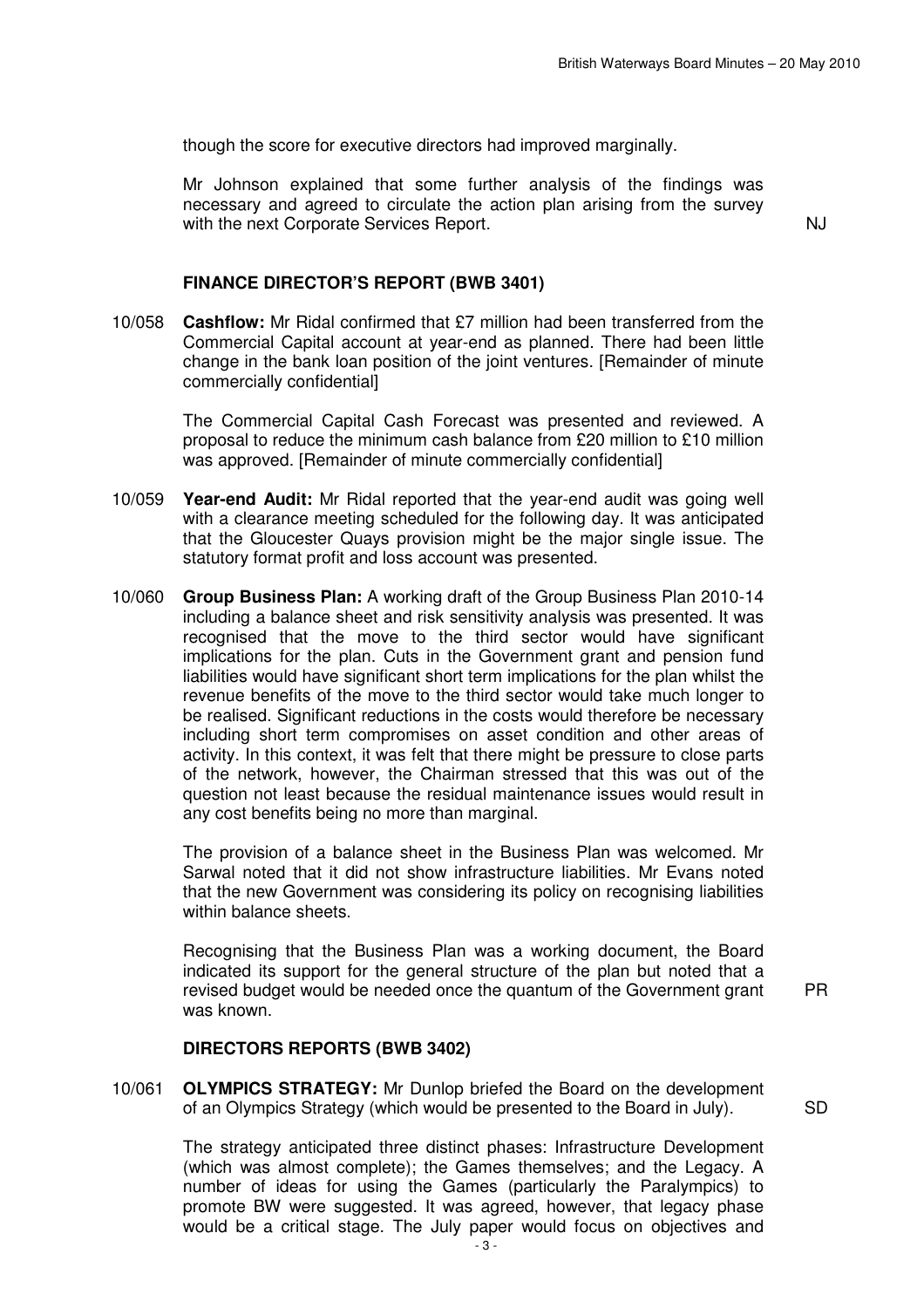priorities. It was recognised that this provided a good opportunity to develop fundraising and sponsorship capability which would be useful once the BW waterways moved to the third sector.

10/062 **CORPORATE SERVICES:** Mr Johnson's report was noted.

Revisions to the Statement of Investment Principles and the Statement of Investment Manager Arrangements for the British Waterways Pension Fund which had been previously reviewed and recommended by the Investment Sub-Committee of the Pension Fund Trustees were presented and approved.

10/063 **OPERATIONS**: Mr Moran reported that BW's involvement with the Future Jobs Fund Programme had been very beneficial.

> Mrs Carver asked if there was a disability plan for the network. Mr Moran explained that a project was under way to categorise the whole network by user requirements (including disability). He agreed to present the output from that project at the next Board meeting. VM

10/064 **TECHNICAL:** Mr Stirling updated the Board on the analysis work being undertaken on infrastructure risk.

> The 2009/10 Omnibus Framework Annual Review was considered and noted.

> The National Water Resource Report was noted. Leeds-Liverpool was the only hydrological unit giving cause for concern.

- 10/065 **SCOTLAND:** Mr Dunlop's report was noted. In relation to section 7.1 of that report, Mr Sutherland declared to the Board the interest of an associated person in the proposed 25 year lease with the Vivat Trust.
- 10/066 **PROPERTY:** Mr Mills briefly commented on the sections of his report dealing with property returns, the Valuation Tribunal decision in respect of the 2005 Central Rating Lists, negotiations with Thames Water, Gloucester Quays and WPP.
- 10/067 **MARKETING:** Mr Salem's report was noted.
- 10/068 **REGENERATION:** The Regeneration Report was noted. Mr Stirling reported that Worcestershire and Wychavon councils had promised £325,000 partnership funding for the Droitwich Canal. Work was under way to complete the canal and the work was expected to complete by the end of the summer.

It was suggested that projects that were dependent on RDA funding should be reviewed given the recent proposal to abolish the RDAs.

Mr Bridgeman reported on recent meeting of the Wales Advisory Group.

#### **BOARD COMMITTEES**

10/069 **Property Committee:** The minutes of the meeting of the Property